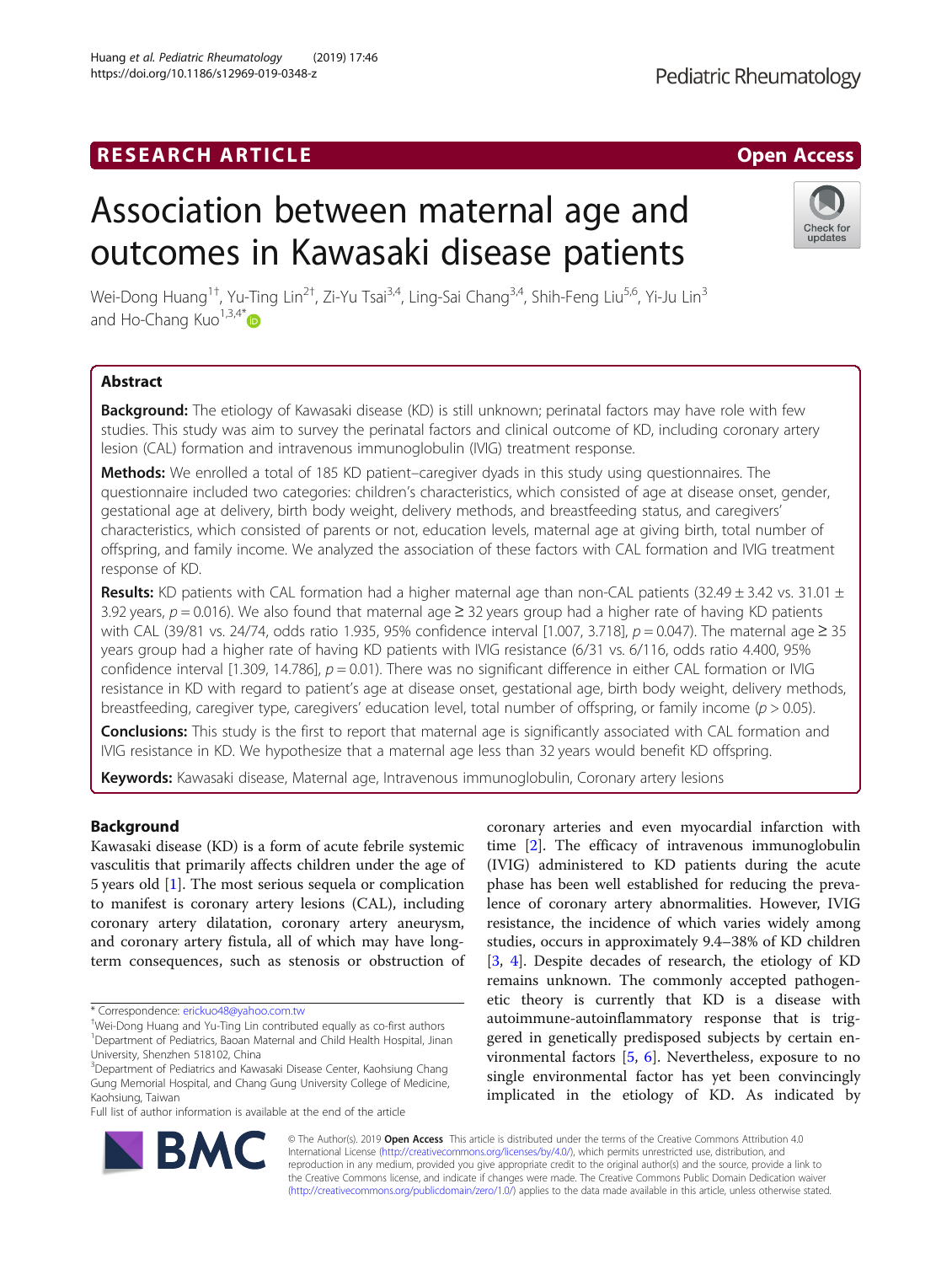Hayward et al. [[7\]](#page-6-0), since KD predominantly affects younger children, prenatal or perinatal factors may be relevant to its etiology. The role of perinatal exposure in offspring KD was evaluated in a study [[7](#page-6-0)], with evidence showing a relationship between increased maternal age and subsequent KD. However, there were few data about the influence of perinatal exposure factors on CAL formation or IVIG response in KD.

In the past three decades, the mean maternal age of giving birth is increasing in many countries, especially in developed countries and Taiwan [[8\]](#page-6-0). In particular, various studies have reported that advanced maternal age (defined as 35 years old or more) is associated with many adverse pregnancy outcomes [[8\]](#page-6-0). Taking together, perinatal factors may influence health outcomes in offspring. Identifying the groups vulnerable to developing coronary artery lesions and having IVIG resistance in KD is important and more precise individualized medicine could be provided. Based on the hypothesis that perinatal factors and socioeconomic characteristics may influence the risk of subsequent KD by affecting the conditions of predisposition and immunity in offspring, this study aimed to survey the characteristics of both KD patients and their caregivers in KD disease outcomes.

# Methods

## Study design

We performed a retrospective cohort study at Kaohsiung Chang Gung Memorial Hospital in Taiwan that included pediatric KD patients/caregivers, with the KD patients having been diagnosed and followed between January 2014 and December 2017. The study consisted of patients diagnosed using the diagnostic criteria for KD established by the American Heart Association, with an International Classification of Diseases, 9th Revision, Clinical Modification, ICD-9-CM: 446.1 for KD. The study was approved by the Institutional Review Board of Chang Gung Memorial Hospital (IRB No.104-8261C), and we obtained written informed consent from all participants' parents or legal guardians. The KD patients' caregivers questionnaire were completed during study period and consisted of two categories: (1) children's characteristics, which included age at disease onset (years), gender, gestational age at delivery, birth body weight, delivery methods (vaginal/cesarean), and breastfeeding status (yes/no) (duration) and (2) caregivers' characteristics, which included caregiver (parents/nonparents), education levels (senior high school/university), maternal age of giving birth to the KD patient, total number of children born to each patient's mother, and family income.

Both KD patients and their caregivers were grouped according to differences in CAL formation and IVIG treatment response. In this study, two-dimensional

echocardiographic examinations were performed for all KD patients. CAL was defined as a lumen diameter greater than 3 mm in a child < 5 years of age or greater than 4 mm in a child  $\geq$ 5 years of age, if the internal diameter of a segment was 1.5 times larger than that of an adjacent segment, or if the morphology of the coronary lumen was obviously irregular [[2](#page-6-0)].

All patients were initially treated with a single infusion of IVIG  $(2 g/kg)$  over 12 h. Aspirin  $(3-5 mg/kg / day)$ was administered after discharge until all signs of inflammation were resolved or CAL regression was detected on echocardiography. We recorded the primary clinical features and medication treatment response as well as disease outcome. IVIG-responsive KD was defined as patients who responded to a single dose of IVIG therapy, as shown by having no fever 48 h after IVIG and no recurrence of fever  $(> 38 °C)$  for at least 7 days after IVIG, as well as the apparent improvement or normalization of such inflammation signs as nonexudative conjunctival injection, cracked lips, strawberry tongue, erythema/induration at the bacillus Calmette Guérin inoculation site, polymorphous exanthema, and swollen hands and feet. IVIG-resistant KD was defined as patients who still require additional treatments after the initial IVIG therapy.

## Statistical analyses

All statistical analysis of the questionnaire outcomes was performed using SPSS software, version 17.0 (SPSS Inc., Chicago, IL, USA). We adopted the independent t-test and chi-square test (containing odds ratio (OR) and 95% confidence interval (CI)) in the characteristic profiles of the KD patients and their caregivers with regard to differences in CAL formation and IVIG treatment response. We assigned maternal age the cut-off value of 35 years based on the traditionally defined references of advanced maternal age as women aged 35 years or older at delivery [\[9](#page-6-0)]. A *P*-value of  $< 0.05$  was considered statistically significant. The power of this study in CAL was 0.659 (alpha =  $0.05$ , t-test).

### Results

A total of 185 KD patient–caregiver dyads were enrolled in this study. The characteristics of KD patients and their caregivers between the group with CAL and that without CAL are shown in Table [1.](#page-2-0) Male KD patients had a higher incidence of CAL formation than female ones (56/112 vs. 19/73,  $p = 0.001$ ). KD with CAL formation also had a higher maternal age than non-CAL patients  $(32.49 \pm 3.42 \text{ vs. } 31.01 \pm 3.92 \text{ years}, p = 0.016).$ Furthermore, we found that the maternal age  $\geq 32$ years group had a higher rate of having KD patients with CAL (39/81 vs. 24/74, OR 1.935, 95% CI [1.007, 3.718],  $p = 0.047$ ) when compared with the maternal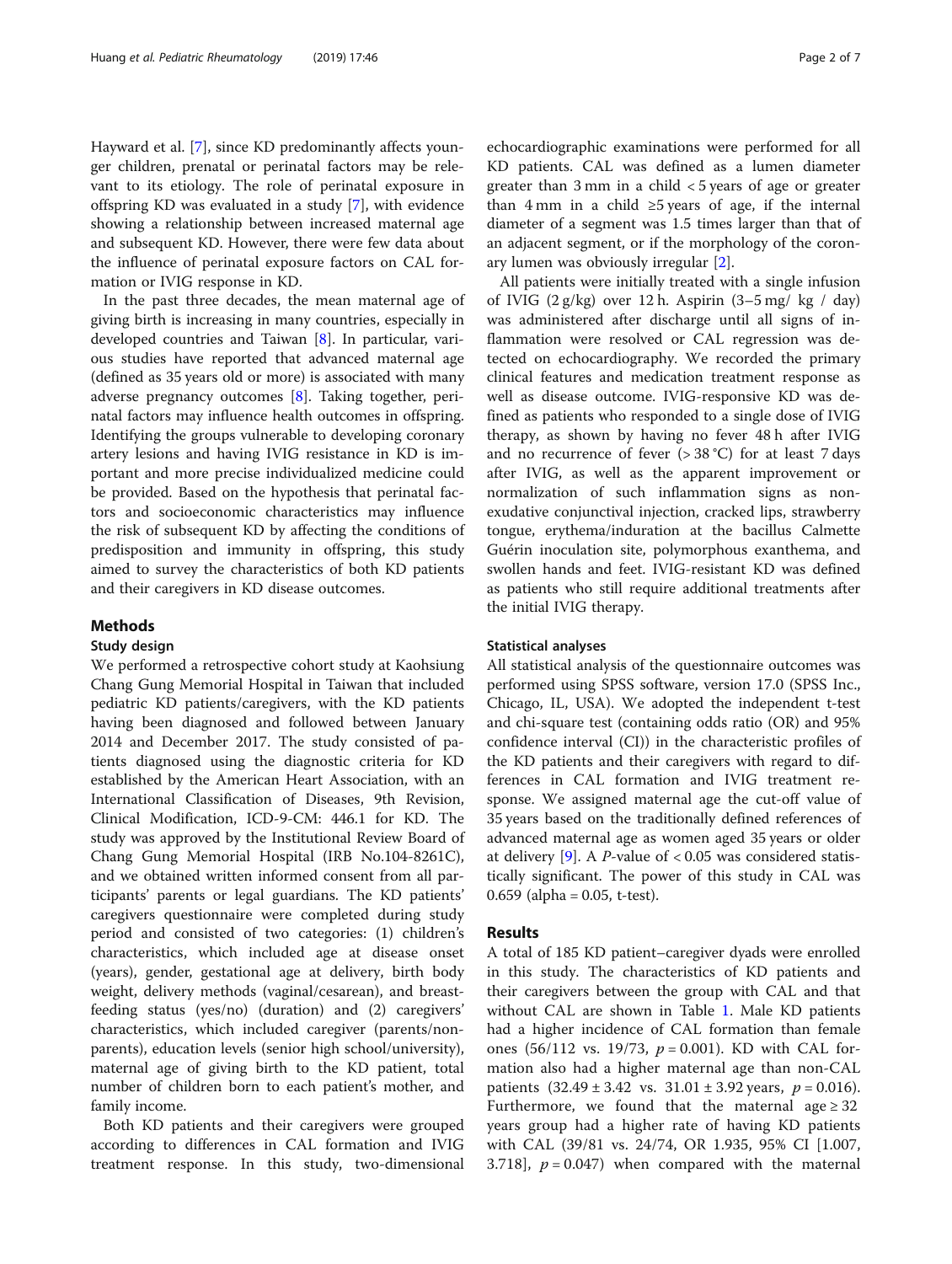# <span id="page-2-0"></span>Table 1 Children's and caregivers' characteristics among KD children with and without CAL

|                                    | With CAL $(n = 75)$  | Without CAL $(n = 110)$ | $P$ value |
|------------------------------------|----------------------|-------------------------|-----------|
| Children's characteristics         |                      |                         |           |
| Age, mean, years                   | $1.83 \pm 1.42$      | $1.82 \pm 1.55$         | .947      |
| Gender, No.                        |                      |                         | .001      |
| Male                               | 56                   | 56                      |           |
| Female                             | 19                   | 54                      |           |
| Gestational age, mean, weeks       | $38.37 \pm 1.82$     | $38.37 \pm 2.18$        | .812      |
| Prematurity, No.                   |                      |                         | .339      |
| <37 weeks                          | 6                    | 14                      |           |
| $\geq$ 37 weeks                    | 54                   | 77                      |           |
| Birth body weight, mean, grams     | $3128.66 \pm 390.41$ | 3023.76 ± 474.02        | .146      |
| Birth body weight, No.             |                      |                         | .331      |
| 1500 g~ 2499 g or ≧4001 g          | $\overline{4}$       | 10                      |           |
| 2500 g~4000 g                      | 60                   | 83                      |           |
| Delivery methods, No.              |                      |                         | .163      |
| Vaginal                            | 43                   | 52                      |           |
| Cesarean                           | 20                   | 39                      |           |
| Breast-feeding, mean, weeks        | $28.61 \pm 42.88$    | $29.04 \pm 32.30$       | .951      |
| Breast-feeding, No.                |                      |                         | .776      |
| Yes                                | 51                   | $70\,$                  |           |
| No                                 | 13                   | 20                      |           |
| Caregivers' characteristics        |                      |                         |           |
| Caregiver, No.                     |                      |                         | .885      |
| Parents                            | 65                   | 94                      |           |
| Non-parents                        | 6                    | 8                       |           |
| Education Levels, No.              |                      |                         | .390      |
| Senior high school                 | 33                   | 54                      |           |
| University                         | 42                   | 53                      |           |
| Maternal age, mean, years          | $32.49 \pm 3.42$     | $31.01 \pm 3.92$        | $.016*$   |
| Maternal age, No.                  |                      |                         | $.047*$   |
| <32 years                          | 24                   | 50                      |           |
| $\geq$ 32 years                    | 39                   | 42                      |           |
| Total number of children, mean     | $1.79 \pm 0.66$      | $1.90 \pm 0.60$         | .236      |
| Total number of children, No.      |                      |                         | .827      |
| $\leq$ 2                           | 65                   | 96                      |           |
| $\geq$ 3                           | 9                    | 12                      |           |
| Family income, No.                 |                      |                         | .450      |
| ≦49999 New Taiwan dollar per month | 41                   | 54                      |           |
| ≧50000 New Taiwan dollar per month | 23                   | 39                      |           |

Data are expressed as mean ± SD or n

Statistical values are expressed as t-value

age < 32 years group. There was no significant difference in CAL formation between KD patients with a maternal age  $\geq$  35 years and those with a maternal age < 35 years ( $p > 0.05$ ).

The characteristics of KD patients and their caregivers between IVIG-responsive and IVIG-resistant groups are shown in Table [2.](#page-3-0) Compared with a maternal age less than 35 years old, the maternal age  $\geq$  35 years group had

 $*$ *p* < 0.05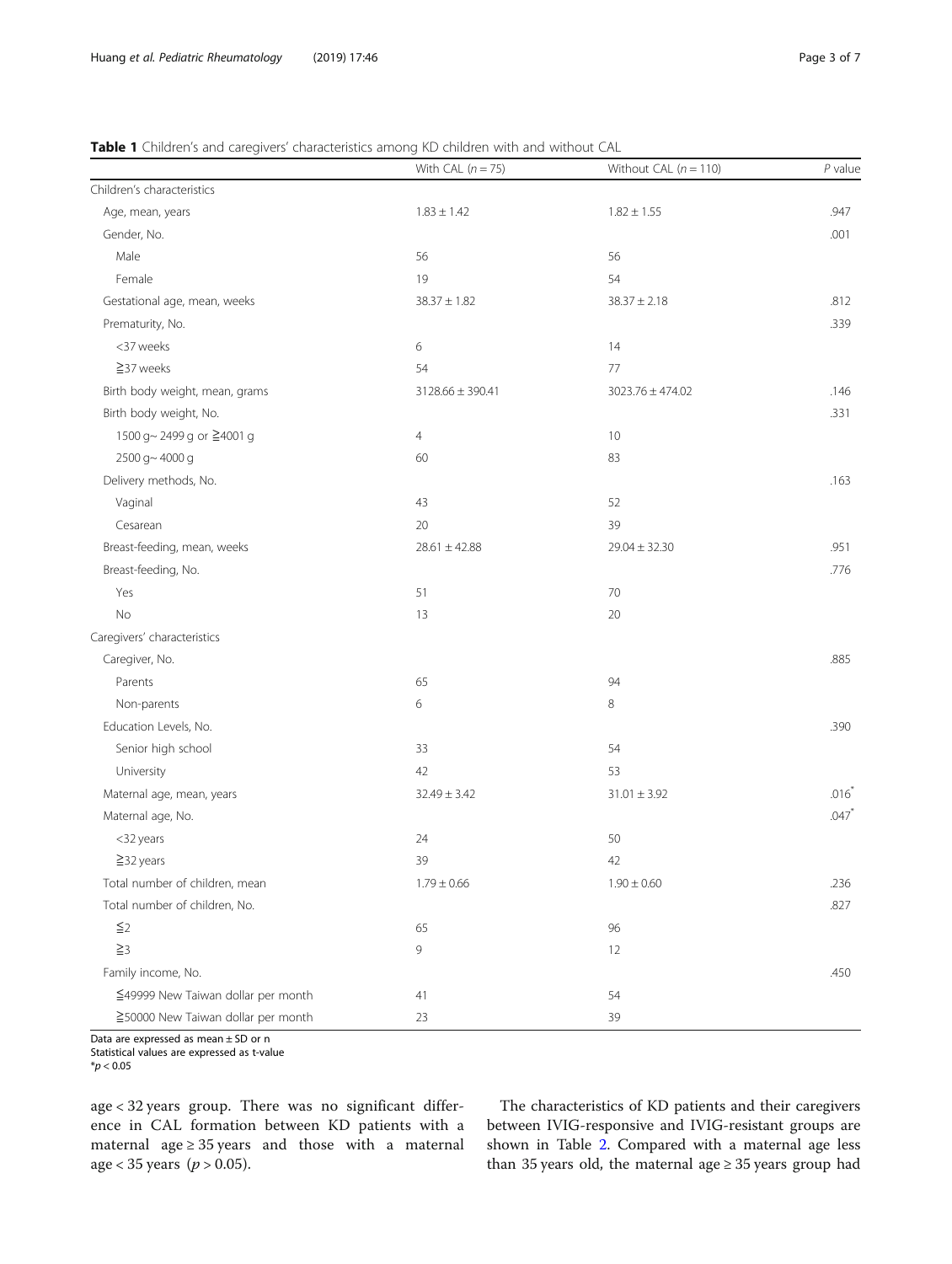<span id="page-3-0"></span>

| <b>Table 2</b> Children's and caregivers' characteristics among KD children with IVIG responsiveness and resistance |  |  |  |
|---------------------------------------------------------------------------------------------------------------------|--|--|--|
|                                                                                                                     |  |  |  |

|                                    | IVIG responsiveness ( $n = 162$ ) | IVIG resistance $(n = 14)$ | $P$ value          |
|------------------------------------|-----------------------------------|----------------------------|--------------------|
| Children's characteristics         |                                   |                            |                    |
| Age, mean, years                   | $1.82 \pm 1.51$                   | $1.89 \pm 1.27$            | .88                |
| Gender, No.                        |                                   |                            | .133               |
| Male                               | 94                                | 11                         |                    |
| Female                             | 68                                | 3                          |                    |
| Gestational age, mean, weeks       | $38.38 \pm 2.01$                  | $38.38 \pm 1.12$           | 1.00               |
| Prematurity, No.                   |                                   |                            | .577               |
| <37 weeks                          | 17                                | $\mathbf{1}$               |                    |
| ≧37 weeks                          | 113                               | 12                         |                    |
| Birth body weight, mean, grams     | $3080.44 \pm 475.23$              | $3033.69 \pm 225.06$       | .727               |
| Birth body weight, No.             |                                   |                            | .224               |
| 1500 g~ 2499 g or ≧4001 g          | 14                                | $\mathbb O$                |                    |
| 2500 g~4000 g                      | 122                               | 13                         |                    |
| Delivery methods, No.              |                                   |                            | .405               |
| Vaginal                            | 81                                | $\,8\,$                    |                    |
| Cesarean                           | 54                                | $\mathbf{3}$               |                    |
| Breast-feeding, mean, weeks        | $27.92 \pm 34.77$                 | $52 \pm 66.53$             | .101               |
| Breast-feeding, No.                |                                   |                            | .059               |
| Yes                                | 109                               | $\overline{\phantom{a}}$   |                    |
| No                                 | 25                                | 5                          |                    |
| Caregivers' characteristics        |                                   |                            |                    |
| Caregiver, No.                     |                                   |                            | .974               |
| Parents                            | 139                               | 12                         |                    |
| Non-parents                        | 12                                | $\mathbf{1}$               |                    |
| Education Levels, No.              |                                   |                            | .839               |
| Senior high school                 | 75                                | $\overline{\phantom{a}}$   |                    |
| University                         | 84                                | $\overline{7}$             |                    |
| Maternal age, mean, years          | $31.39 \pm 3.83$                  | $33.17 \pm 4.17$           | .129               |
| Maternal age, No.                  |                                   |                            | $.01$ <sup>*</sup> |
| <35 years                          | 110                               | 6                          |                    |
| $\geq$ 35 years                    | 25                                | 6                          |                    |
| Total number of children, mean     | $1.88 \pm 0.63$                   | $1.64 \pm 0.63$            | .189               |
| Total number of children, No.      |                                   |                            | .550               |
| $\leq$ 2                           | 139                               | 13                         |                    |
| $\geqq$ 3                          | 20                                | $\mathbf{1}$               |                    |
| Family income, No.                 |                                   |                            | .09                |
| ≦49999 New Taiwan dollar per month | 80                                | 10                         |                    |
| ≧50000 New Taiwan dollar per month | 57                                | $\overline{2}$             |                    |

Data are expressed as mean  $\pm$  SD or n

Statistical values are expressed as t-value

a higher rate of having KD patients with IVIG resistance (6/31 vs. 6/116, OR 4.400, 95% CI [1.309, 14.786],  $p =$ 0.01). There was no significant difference in the mean maternal age (31.7 years old) or in the cut-off (32 years

old) maternal age between the IVIG responsive and resistant groups ( $p > 0.05$ ).

The main results of the group with a cut-off maternal age of 32 years and that of 35 years were independent of

 $*$ *p* < 0.05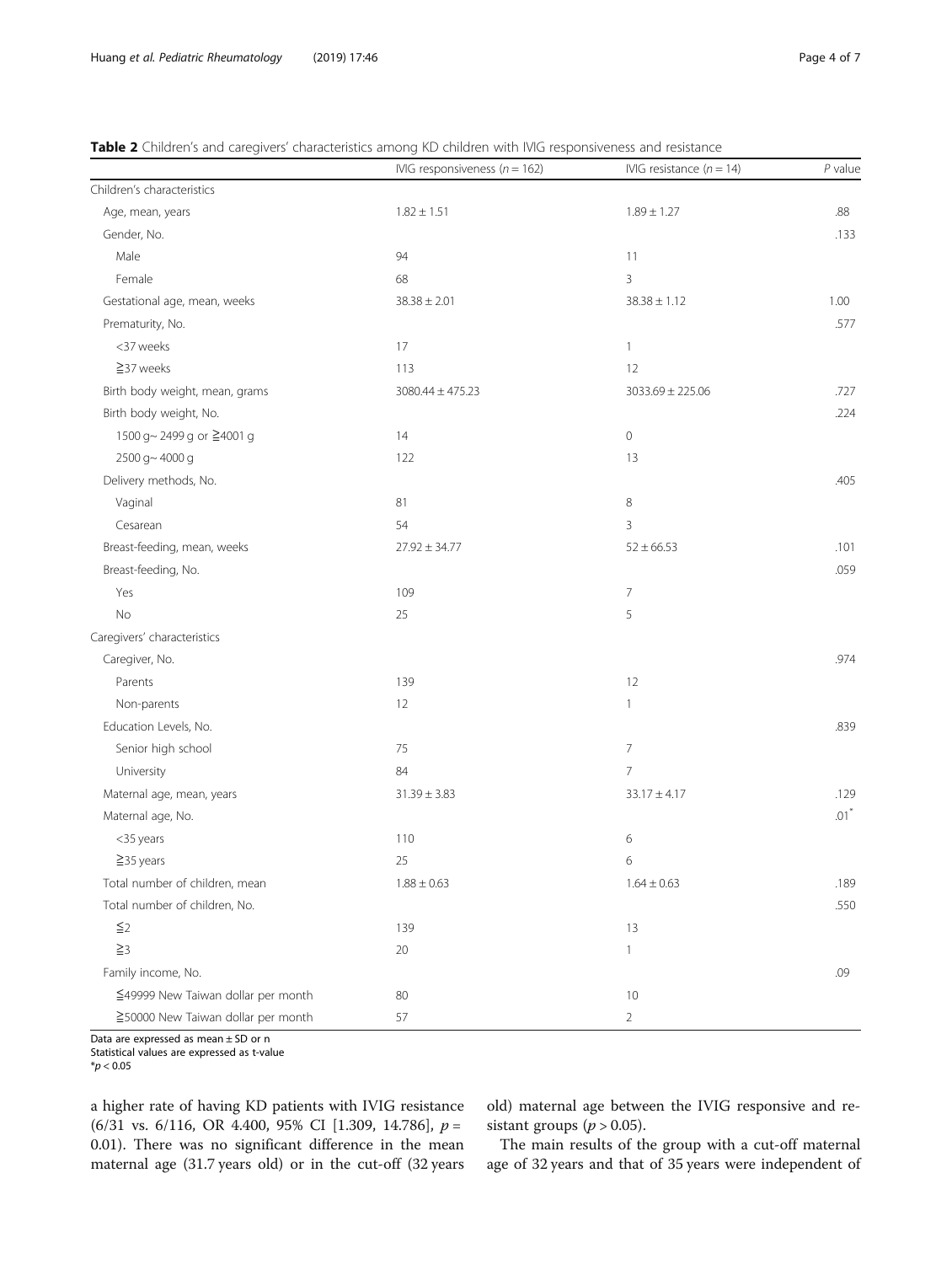the potential confounders evaluated. The associations showed no significant difference in different maternal age groups (32 or 35 years) regarding patient's age at disease onset, gestational age, birth body weight, delivery methods, breastfeeding, total number of offspring born to each patient's mother, or family income ( $p > 0.05$ ).

There was no significant difference in either CAL formation or IVIG resistance in KD related to age at disease onset, gestational age, birth body weight, delivery method, or breastfeeding. As for caregivers' characteristics, we observed no significant difference in either CAL formation or IVIG resistance in KD with regard to caregiver type (parents/non-parents), caregivers' education level, total number of offspring born to each patient's mother, or family income.

# Discussion

In this study, we demonstrated relationships between clinical outcomes of KD (including CAL formation and IVIG treatment response) and various potential perinatal and socioeconomic characteristics of both KD patients and their caregivers. We found that increasing maternal age was associated with both CAL formation and IVIG resistance in KD patients but observed different cut-off maternal ages. Using the traditional cut-off value of advanced maternal age  $(≥ 35 \text{ years})$ , our results showed that mothers aged 35 years or older had a higher rate of having KD patients with IVIG resistance when compared to a maternal age less than 35 years. We also found a significant difference in the CAL formation of KD when the cut-off value of maternal age was set as 32 years, which was also the median maternal age in this study. To the best of our knowledge, the observed cut-off maternal age difference between CAL formation and IVIG resistance is a novel finding that could not be explained by such confounding factors as each patient's age at disease onset, gestational age, birth body weight, delivery methods, breastfeeding, total number of offspring born to each patient's mother, or family income. Hayward et al. [[7\]](#page-6-0) collected perinatal data that reported the influence of maternal age in KD and evidence of increasing maternal age and KD in offspring, especially at the maternal age of 35 years or more [[7\]](#page-6-0). However, no analyzed data was available for the status of either CAL or IVIG response in KD patients with maternal age.

KD is reported to be a disease with autoimmune-like or autoinflammatory response that is triggered in genetically predisposed subjects by certain environmental factors [\[5](#page-6-0), [6\]](#page-6-0). Growing evidence has shown a link between KD and immune-mediated diseases, especially allergic diseases or autoimmune diseases. Children with allergic diseases like urticaria, allergic rhinitis, and atopic dermatitis are subsequently at an increased risk of KD [\[10](#page-6-0)]. In contrast, a subsequent risk for allergic diseases including asthma [\[11](#page-6-0)], allergic rhinitis [\[11\]](#page-6-0), and atopic dermatitis [[12\]](#page-6-0) has been found to be increased in patients with a history of KD. As for immune-mediated diseases, previous studies have indicated associations with increasing maternal age at delivery with an increased risk for type 1 diabetes [[13\]](#page-6-0) and food allergies [\[14](#page-6-0)] in the offspring. A fine-tuned balance between genetic, immunological, metabolic, and hormonal factors is necessary for reproduction, and all of these factors are likely involved in the aging process  $[15]$  $[15]$  $[15]$ . Therefore, maternal aging may affect health outcomes in offspring, including with regard to the development of their immune response. Furthermore, previous studies showed that increasing maternal age may be an indicator of accumulated exposure to environmental toxins or infections [[16](#page-6-0)]. Another study speculated that factors related to older maternal age may affect the maturation of an offspring's immune system [\[17](#page-6-0)]. Moreover, previous study by Burch et al. [[18\]](#page-6-0) showed that maternal age was associated with a decreased concentration of transforming growth factor-β1 in breast milk. Decrease in the serum levels of transforming growth factor-β1 in KD patients has also been reported [[19](#page-6-0)]. Perhaps for the reason that maternal age plays a role in the concentration of inflammatory cytokines in breast milk, we find the association between maternal age and outcomes in KD patients. Based on the above, we suggested that increasing maternal age may potentially contribute to affecting the offspring's immune system, possibly increasing their predisposition to both CAL formation and IVIG resistance in KD.

Genetically determined dysregulation of the immune system is an important factor in the pathogenesis of KD [[5\]](#page-6-0). Many genetic association studies have been published with regard to both vasculopathy and IVIG response in KD patients. A study by Shrestha et al. [[20](#page-6-0)] indicated that excessive transmission of FCGR3B-NA1 was observed among KD patients with coronary artery disease and IVIG nonresponse. Onouchi et al. [\[21](#page-6-0)] reported that single-nucleotide polymorphisms in immune response genes ITPKC and CASP3 have been associated not only with an increased risk of CAL, but also with an increased risk of IVIG unresponsiveness in KD [\[21](#page-6-0)]. Many similar laboratory predictors of CAL formation and resistance to IVIG therapy in KD patients have also been identified. Higher C-reactive protein [\[3](#page-6-0), [22](#page-6-0), [23](#page-6-0)] and lower serum albumin [[23](#page-6-0), [24](#page-6-0)] have been proposed as having an association with both CAL formation and IVIG unresponsiveness in KD patients. High parameter of inflammation at diagnosis is one of the most important values for the purpose of decisions on the possible implementation of therapy in clinical practice, as Creactive protein and erythrocyte sedimentation rate are the major factors suggested by American Heart Association for incomplete KD [\[25](#page-6-0)]. Clinical risk factors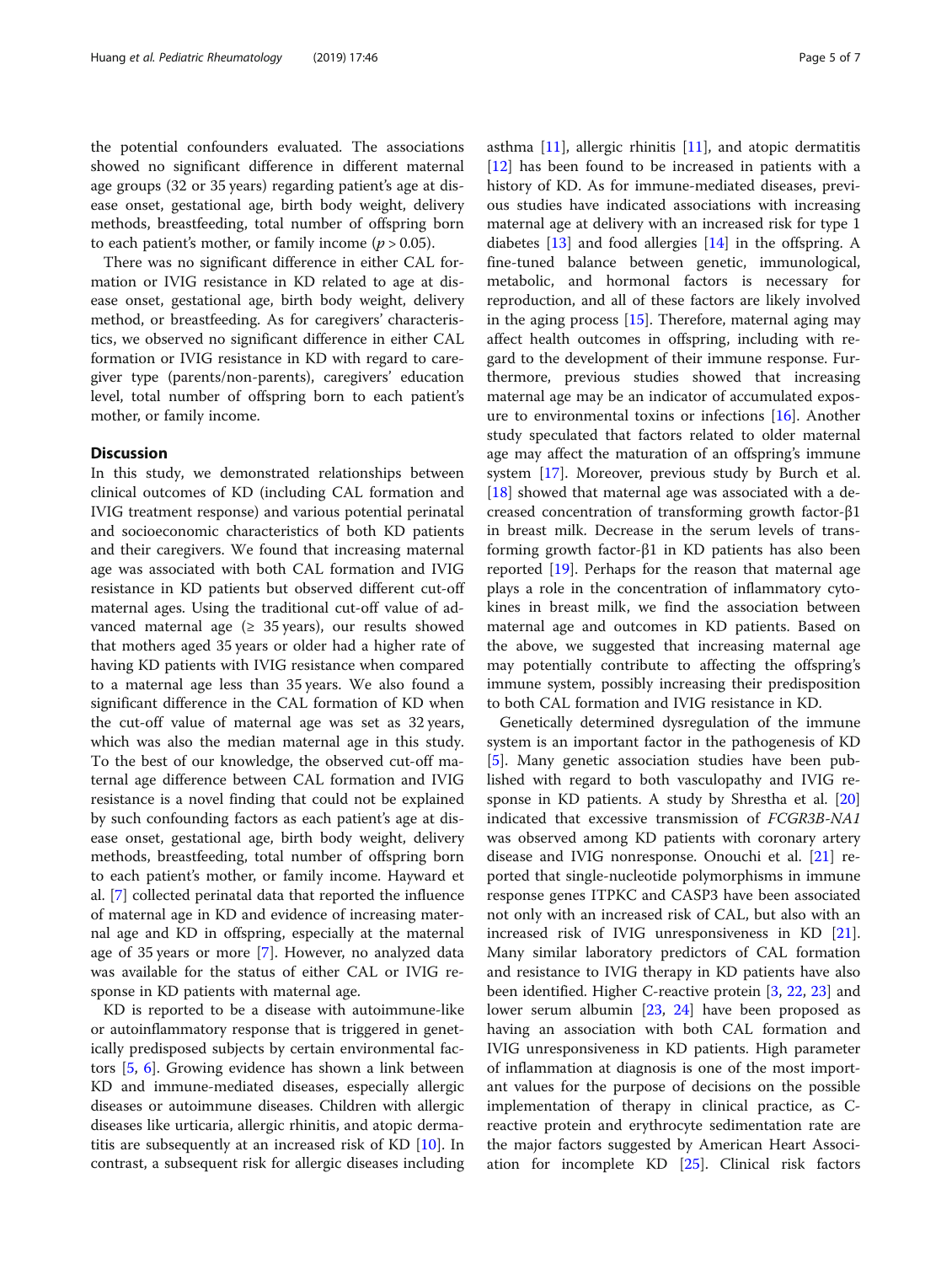influencing CAL development and IVIG resistance have also been reported among KD patients. Long duration of fever has also been demonstrated as a risk factor for coronary involvement in many previous studies [\[26](#page-6-0)]. Furthermore, KD patients with persistent or recrudescent fever after a first course of IVIG therapy are well known to have a higher risk for developing CAL [[27](#page-6-0)]. This association makes it appear reasonable that some genetic, laboratory and clinical predictors have similar tendencies in association with both CAL formation and IVIG resistance. Although the relation between these predictors and maternal age was still unknown, prenatal and perinatal factors could affect offspring autoimmuneautoinflammatory disorders. This was compatible with the current line of research on "the first 1000 days of life" as responsible of the global child health. Therefore, the advanced maternal age may be associated with poor outcomes in KD.

The protective roles of breastfeeding in the development of KD have been reported previously [[28\]](#page-6-0). However, the effect of breastfeeding on the outcomes of KD may be different from that on the development of KD. Our data regarding breastfeeding showed that there was no significant difference between KD patients with and without CAL, as was found between KD patients with and without IVIG resistance. Meyer et al. [[29](#page-6-0)] also reported no significant protective effect of breastfeeding on developing coronary artery aneurysm and being refractory to IVIG treatment. Moreover, according to the 'hygiene hypothesis', the microbes seeding the intestine during either cesarean delivery or vaginal delivery may alter long-term intestinal colonization and subsequently influence the postnatal development of immune system [[30\]](#page-6-0). However, there was no data investigating the effects of delivery mode in KD in the literature. In this study, we didn't find the protective role of vaginal delivery with significant better outcomes, though additional investigations would be necessary.

This study has certain limitations. First, sparse data for extreme maternal ages may lead to a sampling bias. This sampling bias may explain why our cut-off value was 32 years when we analyzed CAL formation, without a statistically significant difference with regard to the cut-off values of ages over 35 years. Second, parents might differ in their ability to remember or report depending on their age and socioeconomic status, which may lead to recall bias. Third, our data is also lacking information about race, birth order, some missing data and time to diagnosis.

# Conclusions

In conclusion, this study was the first to report that increasing maternal age has a significant association with CAL formation and IVIG resistance in KD. We hypothesized that maternal age under 32 years will benefit disease outcome in KD offspring. The exact mechanisms mediating the effect of increasing maternal age and the difference in the maternal age cut-off on the risk for CAL formation and IVIG resistance in subsequent KD observed in our study remains unclear. More studies with larger number of patients are needed to corroborate these findings. KD patients with advanced maternal age are in high risk in CAL formation and IVIG resistance; therefore, more aggressive therapies or examination arrangement may be needed for these patients.

#### Abbreviations

CAL: Coronary artery lesions; IVIG: Intravenous immunoglobulin; KD: Kawasaki disease

#### Acknowledgements

We are particularly thankful to the patients who participate in this study. This study was supported by the Sanming Project of Medicine in Shenzhen (SZSM201606088).

#### Authors' contributions

W-DH and Y-TL conceptualized and designed the study, conceptualized the analyses for this article, drafted the manuscript, and revised each version of the manuscript. H-CK conceptualized and designed the study, participated in design of the questionnaire, conceptualized the analyses for this article, supervised all data analyses, and reviewed and revised each version of the manuscript. Z-YT participated in design of the questionnaire, conducted the analyses, and created the tables. L-SC, S-FL and Y-JL helped conceptualize this article, contributed to the interpretation of study findings, and reviewed and revised the manuscript. All authors participated in team discussions of data analyses, approved the final manuscript as submitted and agreed to be accountable for all aspects of the work.

#### Funding

This study was funded by the following grants: MOST: 105–2314-B-182-050- MY3 from the Ministry of Science and Technology of Taiwan and CMRPG8F1911, 1921, 1931, and 1941 and 8E0212 from Chang Gung Memorial Hospital in Taiwan.

#### Availability of data and materials

The datasets used and/or analyzed during the current study are available from the corresponding author on reasonable request.

#### Ethics approval and consent to participate

The study was approved by the Institutional Review Board of Chang Gung Memorial Hospital (IRB No.104-8261C), and we obtained written informed consent from all participants' parents or legal guardians.

#### Consent for publication

Not applicable.

#### Competing interests

The authors declare that they have no competing interests.

#### Author details

<sup>1</sup>Department of Pediatrics, Baoan Maternal and Child Health Hospital, Jinan University, Shenzhen 518102, China. <sup>2</sup>Department of Medical Education, Kaohsiung Chang Gung Memorial Hospital, Kaohsiung, Taiwan. <sup>3</sup>Department of Pediatrics and Kawasaki Disease Center, Kaohsiung Chang Gung Memorial Hospital, and Chang Gung University College of Medicine, Kaohsiung, Taiwan. <sup>4</sup>Chang Gung University, College of Medicine, Taoyuan, Taiwan.<br><sup>5</sup>Department of Perpiratory Therapy, Kaobsiung Chang Gung Memorial Department of Respiratory Therapy, Kaohsiung Chang Gung Memorial Hospital, Kaohsiung, Taiwan. <sup>6</sup>Division of Pulmonary & Critical Care Medicine Department of Internal Medicine, Kaohsiung Chang Gung Memorial Hospital and Chang Gung University College of Medicine, Kaohsiung, Taiwan.